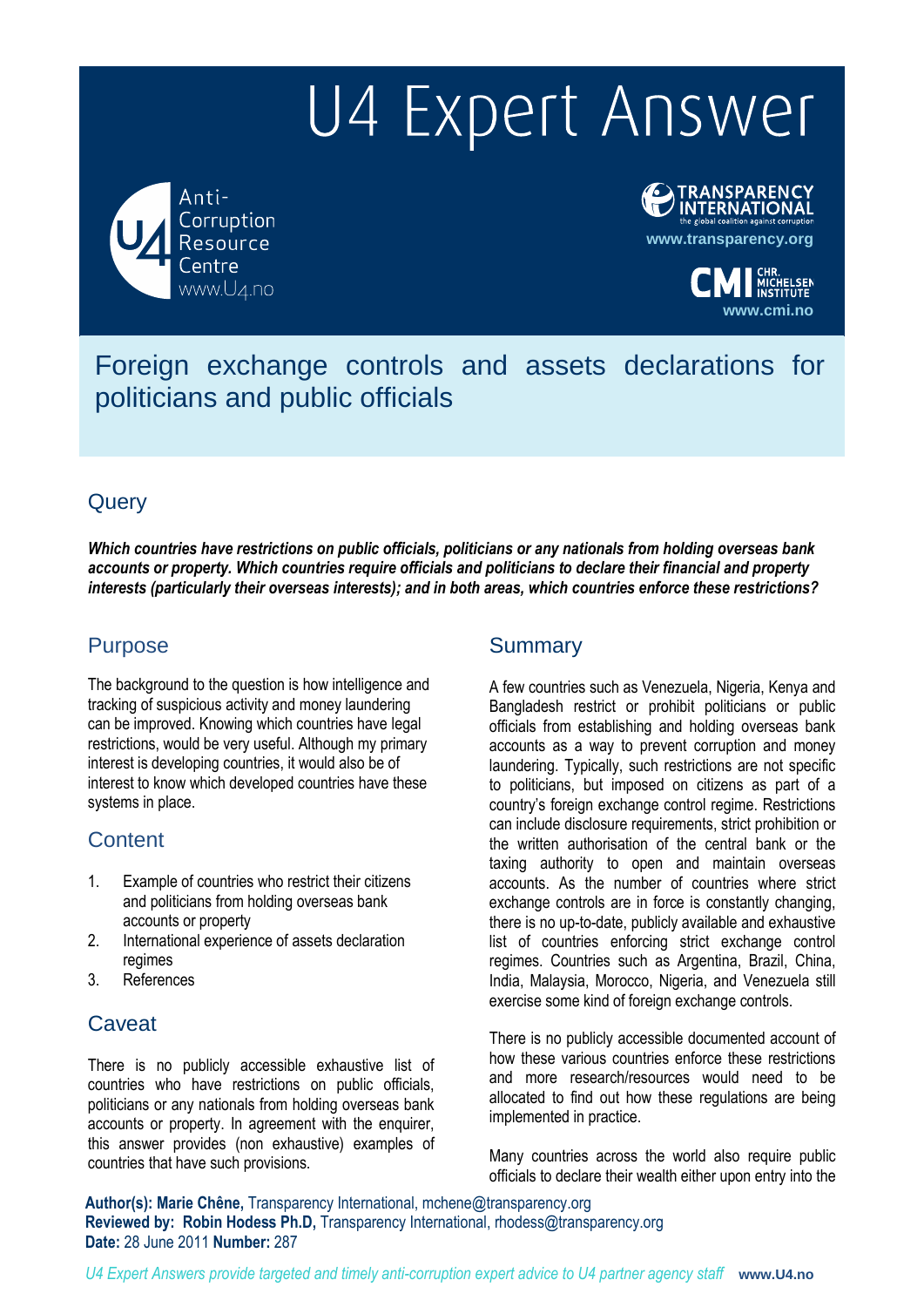**Foreign exchange controls and assets declaration for politicians**

public service or for a promotion into a position with potential for illicit enrichment. Disclosure requirements typically cover real estate, movable assets, and cash as well as earned and unearned (investment) income, without explicitly distinguishing between assets hold within the country or abroad. Level of enforcement greatly varies from country to country, depending on the quality of the regulatory framework, the enforcement structure and level of resources (manpower, technical and financial) allocated to implement such schemes.

In addition to foreign ownership restrictions and asset disclosure systems, some countries such as the U.S., Korea, and Thailand have instituted blind trust systems as a preventive measure for conflict of interest of politicians or high ranking civil servants, whereby the executors of such trusts have full discretion over the assets, and the trust beneficiaries have no knowledge of the holdings of the trust.

# 1 Examples of countries who restrict their citizens or politicians from holding overseas bank accounts or property

Restricting or prohibiting the use of overseas bank accounts as an anticorruption/anti-money laundering tool

*Example of countries imposing such restrictions*

There are a few examples of countries in the world which restrict or prohibit specifically politicians or public officials from establishing and holding overseas bank accounts as a way to prevent corruption and money laundering.

In **Venezuela** for example, the Anti-corruption law 2003 includes a prohibition on officials holding secret foreign bank accounts (Business Anti-corruption profile, 2011). In **Nigeria**, the 1990 Act establishing the "Code of Conduct Bureau" – body in charge of maintaining high standards of morality and accountability in the conduct of government business – forbids public officers covered by the Act to maintain or operate a bank account in any country outside Nigeria (Code of Conduct Bureau, 1990). In **Kenya**, the Article 76 of

U4 Expert Answer

the 2010 Constitution prohibits State officers from maintaining bank accounts outside the country, but there are concerns that this provision is being largely ignored (Ally Jamah, 2011). In **Bangladesh**, overseas accounts cannot be held by public officials, politicians or any nationals unless one has a legitimate source of income in the host country. Generally the overseas account holder cannot transfer any amount of money to that foreign account from his/her earnings in Bangladesh. Such transfer is illegal and treated as money laundering under the Money Laundering Prevention Act 2009. In special circumstances subject to approval of the Central Bank limited amount of money can be transferred to a foreign country (such causes as emergency medical treatment or education).

#### *Enforcement*

However, there is no publicly accessible documented account of how these various countries enforce these restrictions and more research/resources would need to be allocated to find out how these regulations are being implemented in practice and what their impact is on preventing money laundering or curbing corruption. A first step is this direction could be to create and maintain a database of countries imposing such restrictions on their public officials, held by, for example, the World Bank (StAR) or the Financial Action Task Force (FATF).

#### Foreign exchange control regimes

In general terms, restrictions relating to opening and holding foreign accounts and property are imposed on citizens as part of a country's foreign exchange control regime. These restrictions are usually motivated by economic rather than anti-corruption concerns, as a way to maintain a favourable balance of payment. In general, such restrictions are not specific to politicians, but apply to all residents of a given country.

In some countries, while there are no restrictions preventing citizens from opening foreign bank accounts, assets held overseas beyond a certain value must be declared to the Central Bank or the tax authorities. In the US for example, individuals are generally required to file an annual information statement with the U.S. Internal Revenue Service (IRS) disclosing any beneficial interest in, or signatory authority over, bank or other financial accounts located outside the U.S (Gerken, G., 2010). Assets of more than \$ 10,000 in a foreign account must be declared to the IRS on an annual income tax return.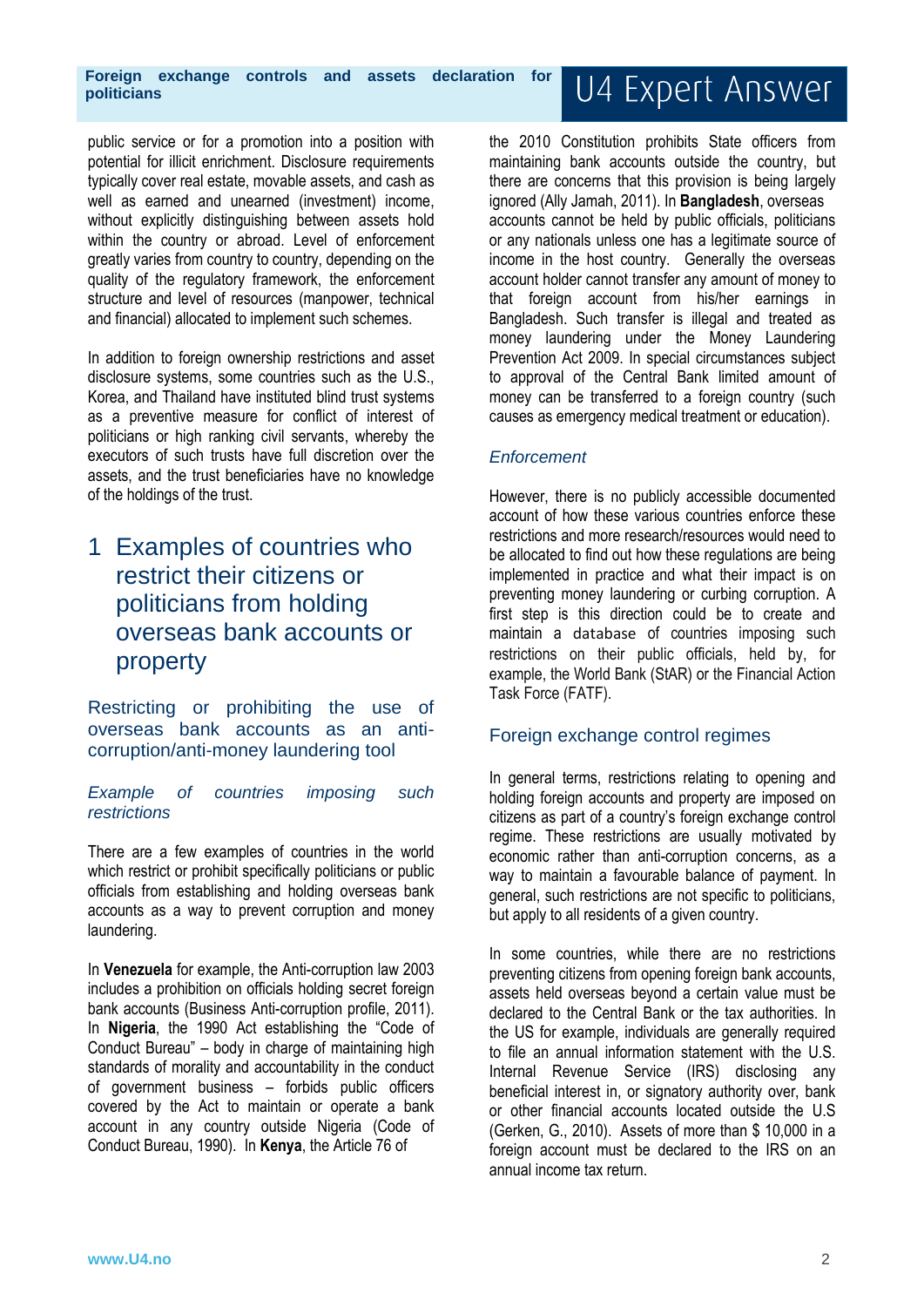Countries with stricter control systems usually require the written authorisation of the central bank or a tax authority for their resident to open or maintain financial accounts in foreign jurisdictions. The central bank may also impose conditions on such holdings.

However, with globalisation and economic liberalisation, the overall trend worldwide is to relax such exchange control regimes and countries which still impose exchange controls tend to be the exception rather than the rule. As the number of countries where strict exchange controls are in force is constantly changing, there is no up-to-date, publicly available and exhaustive list of countries enforcing strict exchange control regimes. Countries such as Argentina, Brazil, China, India, Malaysia, Morocco (although gradually liberalised), Nigeria, and Venezuela still exercise some kind of foreign exchange controls.

The **Brazilian government** for example used to maintain fairly strict exchange controls requiring the Central Bank authorisation for foreign exchange transactions through an elaborate reporting and monitoring system but this is rapidly changing. In a 2008 update to existing legislation, Brazilian individuals and legal entities are now allowed to purchase and sell foreign currency and transfer money abroad without limits, although they may be asked to justify the legality and economic reasons for the transfers. All transfers have to be reported to the central bank for recordkeeping purposes. Individuals are also allowed to transfer funds from Brazil to invest in companies abroad and invest in international financial markets without limits. Brazilian individuals and companies with assets or investments abroad valued at more than US\$100,000 at year-end to declare them to the central bank by May of the following year. Failure to report and misreporting can be sanctioned by fines (The Economist Intelligence Unit, 2010).

In **India,** foreign exchange regulations prohibit any person resident in India to open or maintain an account in foreign currency abroad without prior approval of Reserve Bank of India. Only under certain circumstances, the Reserve Bank can grant general permission to persons in or resident in India to maintain and operate on foreign currency accounts abroad.

Similarly, no Indian residents are allowed to acquire, hold, transfer or dispose of by sale, mortgage, lease, gift, settlement or otherwise, any immovable property situate outside India, except with the general or special permission of Reserve Bank, (Reserve Bank of India, No date).

**Argentina** has reinstated foreign exchange controls in 2001, with numerous restrictions and requirements on foreign exchange trades and cross border transfers. In terms of investments outside Argentina, residents may purchase foreign currency for investment purposes up to US\$ 2,000,000 per calendar month. Among others, the concept of investment covers real estate investments made abroad, portfolio investments (including bank deposits, and purchases of shares, bonds or other financial investments made abroad), loans granted to non-Argentine residents and other investments made abroad by Argentine residents. In addition to being subject to that maximum amount limit, the right of Argentine residents to acquire foreign assets through "investments" requires additionally that they do not have debts of any kind due and unpaid to foreign creditors and their compliance with the information regime required under foreign exchange regulations (Marval, O'Farrell & Mairal, 2010). In 2010, Argentina tightened its foreign-exchange rules further, allegedly to limit money laundering and tax evasion. In addition to the above mentioned restrictions, the government now requires people or companies who buy more than 250,000 USD of foreign currencies per year to provide proof of their income. Any monthly purchases of foreign currencies over 20,000 USD also has to be conducted by check or wire transfer, rather than cash (Mercopress, 2010).

#### Conflicts of interest and blind trusts

In addition to foreign ownership restrictions and asset disclosure systems some countries such as the U.S., Korea, and Thailand have instituted blind trust systems as a preventive measure for conflict of interest involving politicians or high ranking civil servants. A blind trust is a trust in which the executors or those who have been given power of attorney have full discretion over the assets, and the trust beneficiaries have no knowledge of the holdings of the trust. Since the administrator would not be at liberty to discuss the management of any assets within the blind trust with the owner, there is no chance of being able to make use of the assets in order to secure additional properties or other profits.

The arrangement ensures that the politician will not be able to engage in acquiring personal gain as a result of his or her position, and eliminates speculation about any conflicts of interest. Yet, by their very nature, there

# U4 Expert Answer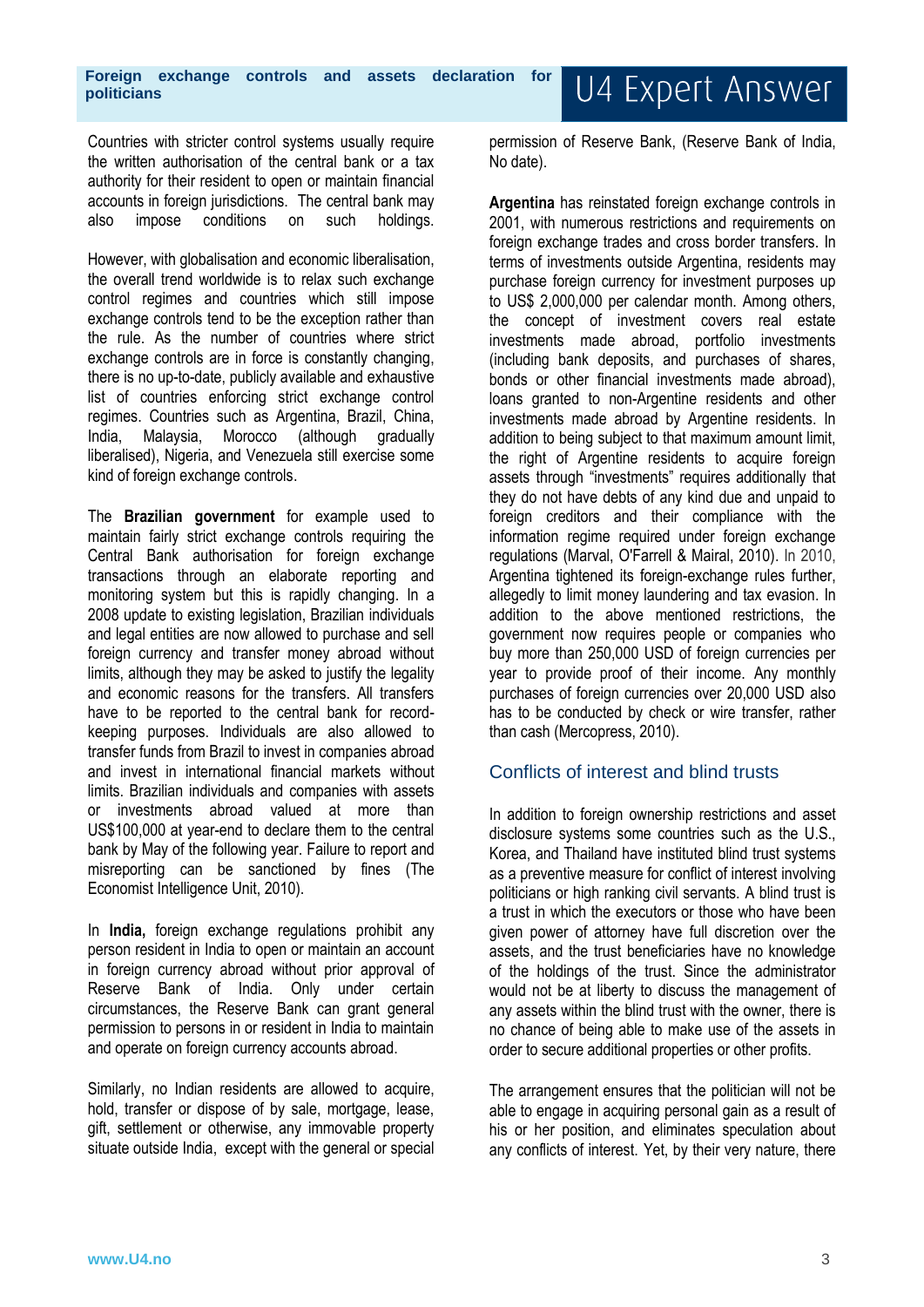are transparency and accountability concerns associated with the management of blind trusts.

In **Korea** for example, in addition to asset registration and disclosure some public officials are subject to the blind trust system which has been in place since 2006. According to this system high ranking officials from up to Grade 4 who work at the Ministry of Finance and Economy or other financial authorities and own stocks worth 30 million won (US\$30,000) or more are required to either sell their stocks or put them in bank trust accounts (Gae Ok Park, 2008).

In **Thailand,** the Constitution as well as the Law on Minister's Investments, stipulates that politicians holding over 5% in any company must transfer the excess portion to a blind trust while in office. According to the National Anti-Corruption Commission, only 10% of politicians have used blind trust to manage their stock investments (Bangkok Post Business, 2009).

The Helpdesk has not identified reports or studies documenting the impact of blind trusts on preventing corruption and conflicts of interest within the time frame of this query.

# 2 International experience of assets declaration regimes

#### Mapping of asset disclosure regimes

Effective asset declaration regimes can play an important role in detecting illicit enrichment and preventing corruption. When adequately enforced and monitored, such schemes can provide valuable information to help detect corruption by generating baseline information against which later disclosure can be compared to uncover potential illicit enrichment. Findings from a comparative analysis of asset disclosure laws in 16 countries do suggest that countries where wealth disclosure is combined with content verification and public access to declarations are significantly associated with lower perceived levels of corruption (Ranjana Mukherjee and Omer Gokcekus, 2006).

Many countries require public officials to declare their wealth either upon entry into the public service or promotion into a position with potential for illicit enrichment. A 2006 survey of 148 World Bank client countries found that 101 countries require disclosure of income and assets by public officials. Of these

# U4 Expert Answer

countries, only 31 request the publication of the declarations including Indonesia, the Philippines, Russia, Albania, Georgia, Brazil, Argentina, Liberia and South Africa. Countries such as Malaysia, Colombia, Mexico, India, Bangladesh, Pakistan, Cameroon and Nigeria do not require public disclosure. 46 countries do not have asset disclosure regimes, including China, Myanmar, Angola, Gabon, Zimbabwe, Sierra Leone, Tajikistan, etc (World Bank Group, 2006). (The number of countries with asset declaration legislation may have increased since this mapping exercise was conducted in 2006).

The World Bank also compiled asset declaration laws from 18 countries, each law mapped along common dimensions including coverage, declaration content, filling frequency and method, declaration processing, sanctions for breach and public access to declarations (**[World Bank website](http://web.worldbank.org/WBSITE/EXTERNAL/TOPICS/EXTPUBLICSECTORANDGOVERNANCE/EXTADMINISTRATIVEANDCIVILSERVICEREFORM/0,,contentMDK:20226579~menuPK:1829142~pagePK:148956~piPK:216618~theSitePK:286367,00.html)**). The scope, coverage, and contents of assets declaration vary from country to country as assets declaration schemes are tailored according to the country's social, historical and political circumstances and resources for enforcing the law. A few principles emerge: credible asset declaration regimes need to clearly define who should declare what to whom, at which frequency, establish a review mechanism with explicit criteria for verification, and provide for public access to these declarations (although striking the right balance between public disclosure and protection of privacy remains a subject of debate) as well as applicable sanctions for failure to declare.

More recently, the Stolen Asset Recovery (StAR) Initiative conducted in-depth case studies of asset declaration schemes in eight countries (Mongolia, Kirgizstan, Croatia, USA, Argentina, Hong Kong, Guatemala and Macau) as well as a review of the legislation framework in 74 countries, including high income countries such as France, Germany, Italy, Japan, Norway, USA, and the UK (Burdescu R, et al, 2009).

Within this sample of countries, approximately 60-70% of low income countries versus 70-100% of high income countries have a legal framework requiring public officials to declare their assets. Most of countries with asset declaration frameworks cover heads of state, ministers, MPs and civil servants. Most regimes require a declaration of assets, income and liabilities. Requiring disclosure of the source of assets in addition to the value can be of great importance to prevent conflict of interest or detect illicit enrichment. Within the sample,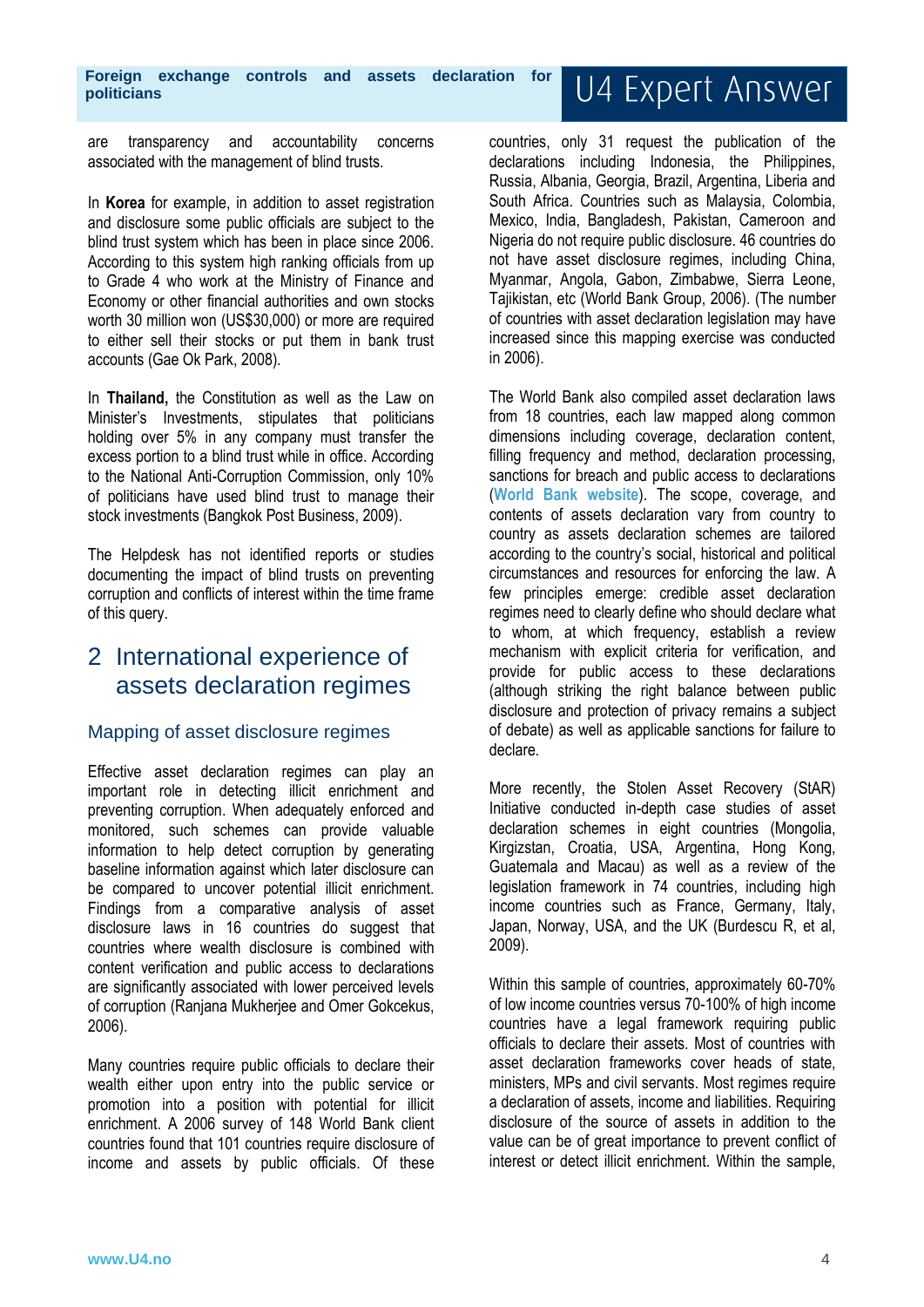the majority of countries with asset disclosure regimes require the disclosure of real estate, movable assets, cash as well as earned and unearned (investment) income. The literature does not explicitly distinguish between assets held within the country or abroad.

A 2011 OECD study also provides a systematic analysis of the existing practice in the area of asset declarations along the same lines in Eastern Europe and Central Asia, and in some OECD member states in Western Europe and North America including four case studies covering Lithuania, Romania, Spain and Ukraine, and many additional country examples and references (OECD, 2011).

#### Asset declaration schemes in practice

While asset declaration regimes have a great potential in building integrity in the public sector, their impact can be hampered in practice by shortcomings of the regulatory framework, and lack of resources (manpower, technical and financial) allocated to implement the schemes, especially with regard to the verification of the declarations (Chêne, M., 2008). Major flaws in legislation that are likely to threaten the effectiveness of asset disclosure as a tool against corruption include:

• The lack of clarity about what assets, liabilities and interests public officials are to disclose;

• The absence of a legal requirement for the verification of asset declarations;

• The lack of effective sanctions and clarity over the prosecution of offences;

• The lack of public access to officials' asset declarations.

With regard to the latter, the World Bank 2006 mapping exercise suggests that the majority of countries do not require publication of asset declaration, making them accessible for public scrutiny and accountability.

In addition, there are considerable costs involved in implementing effective asset disclosure regimes, including training of qualified staff, appropriate facilities

with storage capacities, adequate systems and technological solutions for submission and verification of assets, etc. These costs can greatly vary across countries. For example, of the countries studied by OECD, Albania and Latvia have some of the most expensive systems (OECD, 2011).

While verification is a crucial aspect of asset declaration systems and nearly 60 % of the 74 countries surveyed by the StAR initiative have a designated agency tasked with the review of the declarations, no more than 30 % on the countries specify explicit criteria for verification. In addition, in many countries, the agency in charge of implementing the asset disclosure regime is usually separate from the enforcement agency and ultimately not responsible for ensuring successful enforcement or prosecution. A key factor in the success of investigations is the level of coordination between the body in charge of implementing the asset disclosure regime and the law enforcement bodies. For example, in Guatemala, the *Departemento de Declarcion Jurada Patrimonial* maintains the list of parties obligated to submit declarations, ensure timely submission, levies fines for non compliance and manages the storage of declarations. The *Departamento de Analisis, Verificacion e Investigacion Patrimonial* performs investigations of a sample of declarations selected from a high risk group. Argentina also splits the tasks of compliance/formal review and investigations between two separate bodies. Effective coordination can be ensured by having both bodies housed in the same agency such as in the case of Argentina.

For effective implementation, the body in charge of verifying the declarations must also be given appropriate (financial and human) resources to fulfil its mandate for the verification process to constitute a credible threat of detection. In Mongolia for example, verification is limited by the large number of filers (approximately 52,800) and the low number of officers in charge of administering the system (Burdescu R, et al, 2009).

Many countries have legal provisions requiring referral to law enforcement bodies and there are usually no legal barriers to the use of asset declarations as evidence in court. However, according to the OECD study, there is little evidence that data from declarations have helped in crime detection. Only two countries out of 14 recognised that declarations served as evidence of a criminal offence or as grounds for filing a crime notice. Exceptions where countries such as Latvia – where criminal proceedings were initiated against 12 officials - and Romania – where 99 cases have been referred to the public prosecutor for false statement since 2008 –, where failure to declare of false declarations are criminalised *per se*. The study concludes that declarations are better suited for detection of conflicts of interests.

# U4 Expert Answer